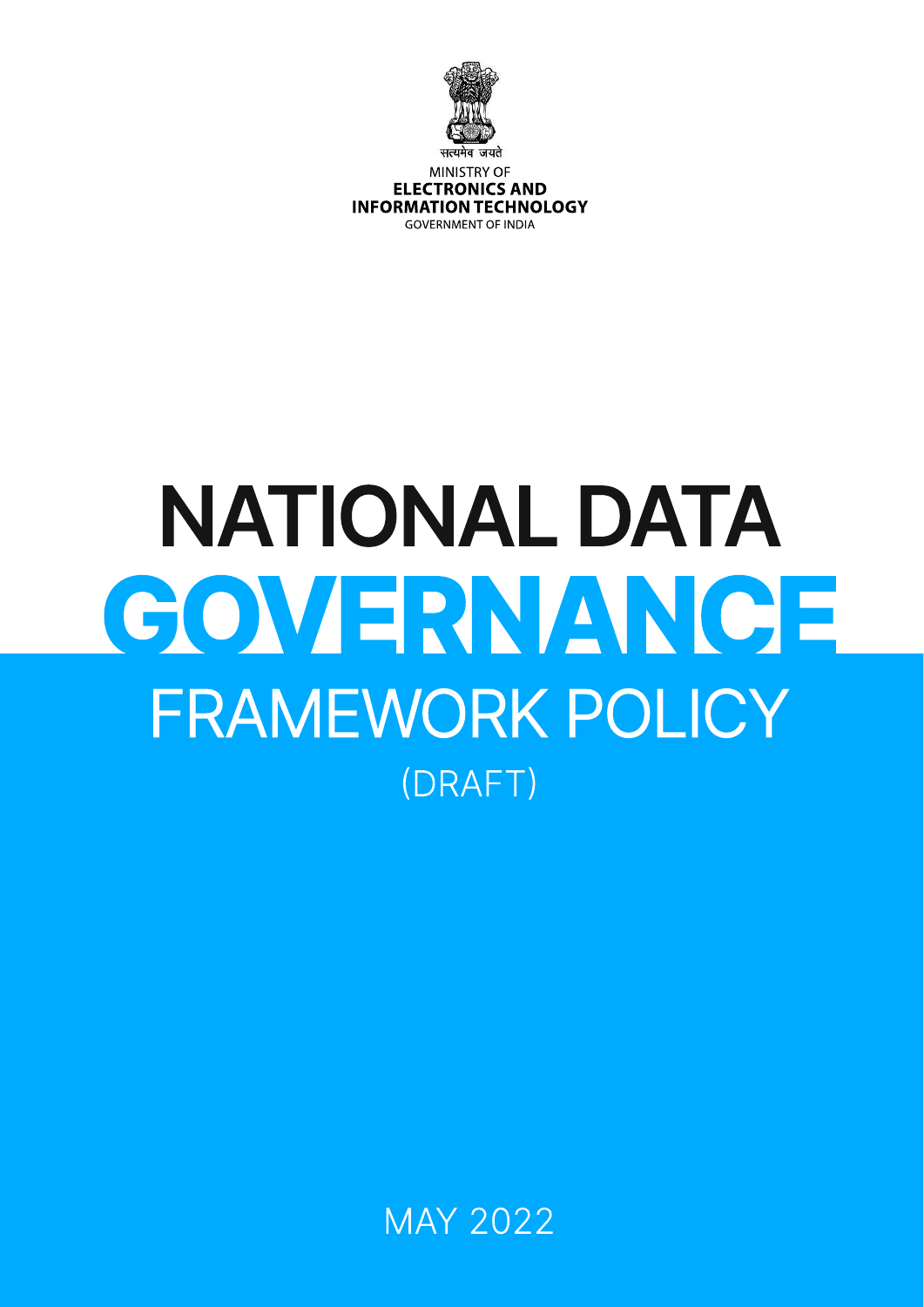

### **1. Preamble 1. Preamble**

- 1.1 Digitization of government, governance and economy is progressing at a rapid pace. India's<br>unique platformization strategy is showing the world how public service delivery and unique platformization strategy is showing the world how public service delivery and governance can be transformed at scale through public digital platforms. These public digital governance can be transformed at scale through public digital platforms. These public digital<br>platforms are empowering citizens, enhancing government-citizen engagement, driving data-driven governance, and leading to inclusive development. data-driven governance, and leading to inclusive development.
- Through world's largest public digital platforms, India is becoming the world's pre-eminent 1.2 1.2 Through world's largest public digital platforms, India is becoming the world's pre-eminent<br>country in deploying technology for transforming people's lives, improving governance and creating vibrant innovation Eco- systems. During COVID-19 pandemic, Digital Governance creating vibrant innovation Eco- systems. During COVID-19 pandemic, Digital Governance<br>played a big part in India's resilient response to the pandemic and its impact on lives, livelihoods, and the economy. livelihoods, and the economy.
- 1.3 In the post-COVID-19 era, this digitization of government is accelerating faster. With this accelerated digitization, the volume and velocity of data generated is also increasing exponentially. This data can be used in turn to improve citizens' experience and engagement with the government and governance as a Digital Nagrik. 1.3 In the post-COVID-19 era, this digitization of government is accelerating faster. With this accelerated digitization, the volume and velocity of data generated is also increasing exponentially. This data can be used in
- 1.4 However, the Digital Government data is currently managed, stored and accessed in differing 1.4 However, the Digital Government data is currently managed, stored and accessed in differing<br>and inconsistent ways across different government entities, thus attenuating the efficacy of data-driven governance, and preventing an innovative ecosystem of data science, analytics data-driven governance, and preventing an innovative ecosystem of data science, analytics<br>and AI from emerging to its full potential. The power of this data must be harnessed for more effective Digital Government, public good and innovation, thus requiring a National Data effective Digital Government, public good and innovation, thus requiring a National Data Governance Framework Policy (NDGFP). Governance Framework Policy (NDGFP).
- 1.5 Digital Government has at its core delivering better and more responsive Governance to<br>citizens of India. This in turn depends on being able to adopt a data-driven approach towards citizens of India. This in turn depends on being able to adopt a data-driven approach towards governance, program evaluation and service delivery. Considering this, data-led governance<br>is a cornerstone of government's Digital Government vision. is a cornerstone of government's Digital Government vision.
- This Policy aims to realize the full potential of Digital Government with the aim of maximising 1.6 1.6 This Policy aims to realize the full potential of Digital Government with the aim of maximising<br>data-led governance and catalysing data-based innovation that can transform government services and their delivery to citizens, especially in areas of social importance that include<br>agriculture, healthcare, law and justice, education, amongst others. agriculture, healthcare, law and justice, education, amongst others.
- This policy also launches non-personal data based India Datasets program and addresses 1.7 the methods and rules to ensure that non-personal data and anonymized data from both Government and Private entities are safely accessible by Research and Innovation eco-system. eco-system. 1.7 This policy also launches non-personal data based India Datasets program and addresses<br>the methods and rules to ensure that non-personal data and anonymized data from both<br>Government and Private entities are safel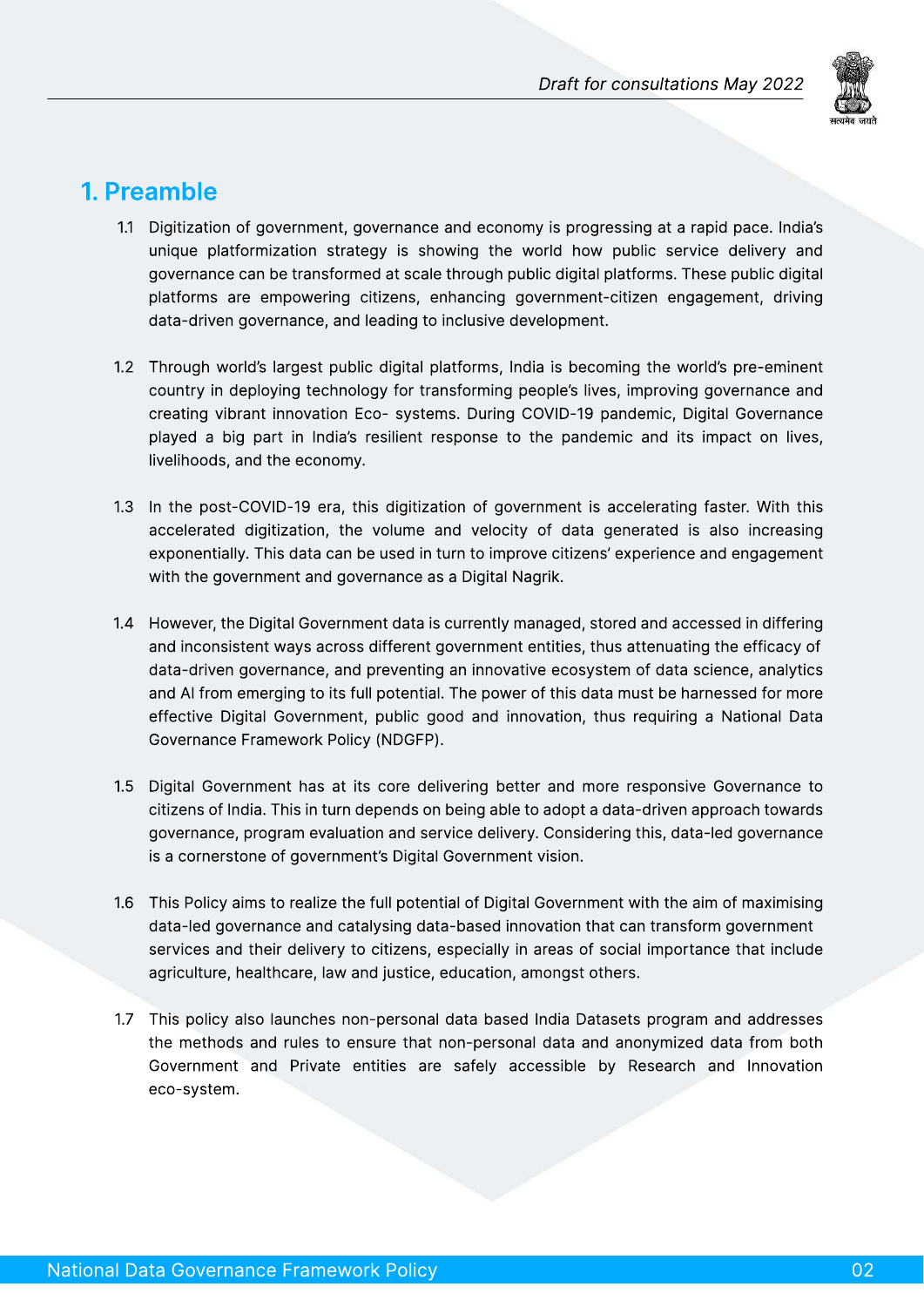

# **2. Objectives & Purpose of Policy 2. Objectives & Purpose of Policy**

- 2.1 **To transform and modernize Governments data collection and management processes and**  2.1 To transform and modernize Governments data collection and management processes and **systems** through standardised guidelines, rules and standards for the collection, processing, systems through standardised guidelines, rules and standards for the collection, processing, storage, access, and use of Government data – with the objective of improving governance<br>through a whole-ofgovernment approach towards data-led governance. through a whole-ofgovernment approach towards data-led governance.
- 2.2 To enable and catalyze vibrant AI and Data led research and Start-up ecosystem, by creating 2.2 To enable and catalyze vibrant Al and Data led research and Start-up ecosystem, by creating a large repository of India datasets. This will be achieved by establishing guidelines, rules and a large repository of India datasets. This will be achieved by establishing guidelines, rules and standards to build and access to anonymised non personal data to ensure the growth of<br>Indian datasets. This will be the catalyst for Artificial Intelligence and analytics ecosystem, Indian datasets. This will be the catalyst for Artificial Intelligence and analytics ecosystem, which in turn would be kinetic enablers of India's digital economy. which in turn would be kinetic enablers of India's digital economy.

#### 2.3 **Objectives of the NDGFP are:** 2.3 Objectives of the **NDGFP** are:

- (a) To accelerate Digital Governance.
- To have standardized data management and security standards across whole of (b) (b) To have standardized data management and security standards across whole of Government; Government;
- To accelerate creation of common standard based public digital platforms while ensuring (c) (c) To accelerate creation of common standard based public digital platforms while ensuring privacy, safety, and trust; privacy, safety, and trust;
- To have standard APIs and other tech standards for Whole of Government Data (d) (d) To have standard APls and other tech standards for Whole of Government Data management and access. management and access.
- To promote transparency, accountability, and ownership in Non-personal data and (e) (e) To promote transparency, accountability, and ownership in Non-personal data and Datasets access. For purposes of safety and trust, any non-personal data sharing by any<br>entity can be only via platforms designated and authorised by IDMO. entity can be only via platforms designated and authorised by IDMO.
- To build a platform that will allow Dataset requests to be received and processed. (f) (f) To build a platform that will allow Dataset requests to be received and processed.
- To build Digital Government goals and capacity, knowledge and competency in (g) (g) To build Digital Government goals and capacity, knowledge and competency in Government departments and entities. Government departments and entities.
- To set quality standards and promote expansion of India Datasets program and overall (h) (h) To set quality standards and promote expansion of India Datasets program and overall non-personal Datasets Ecosystem. non-personal Datasets Ecosystem.
- To ensure greater citizen awareness, participation, and engagement. (i) (i) To ensure greater citizen awareness, participation, and engagement.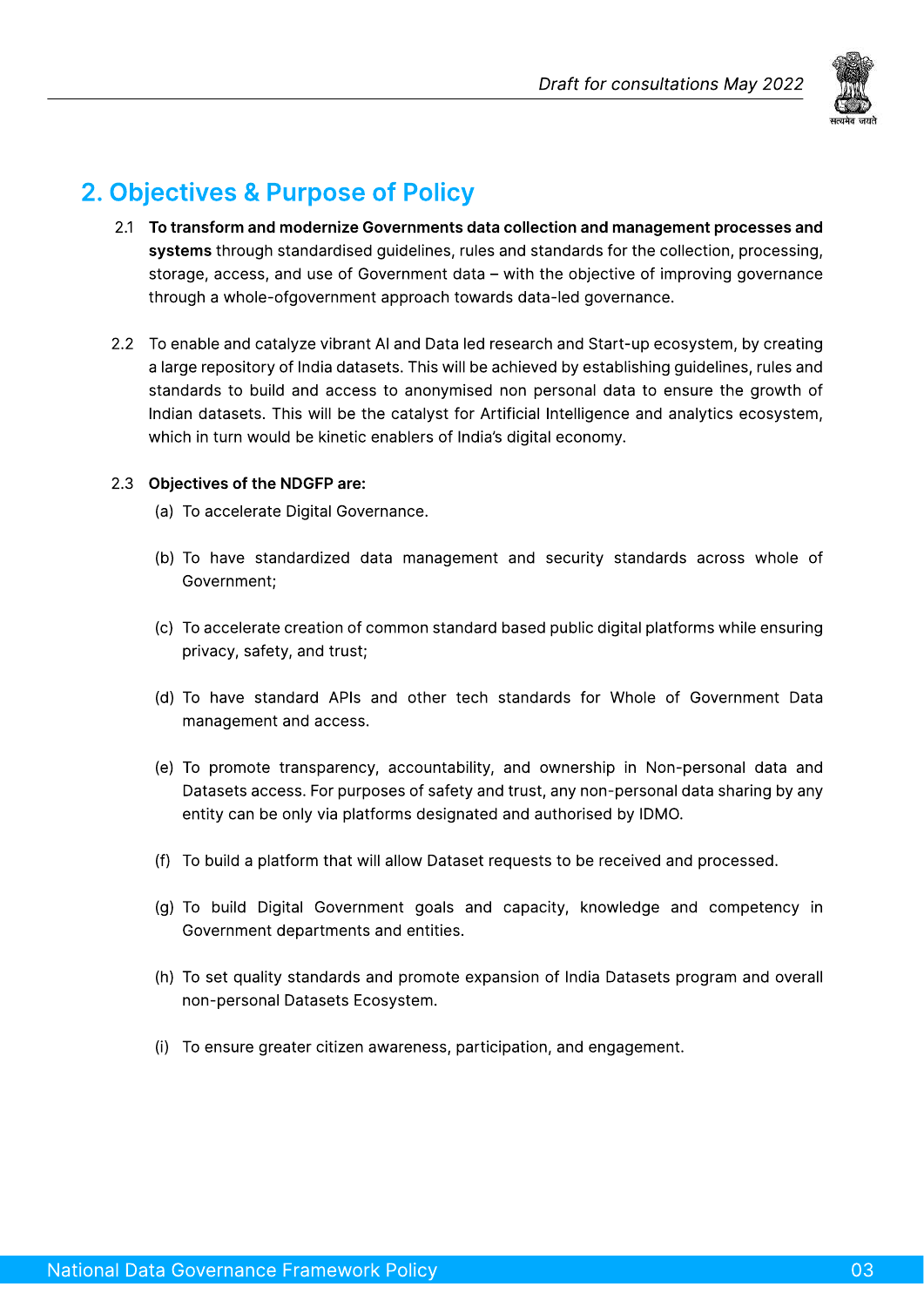

# **3. Applicability 3. Applicability**

- This Policy shall be applicable to all Government departments and entities and rules and 3.1 3.1 This Policy shall be applicable to all Government departments and entities and rules and standards prescribed will cover all data collected and being managed by any Government standards prescribed will cover all data collected and being managed by any Government entity, entity,
- This policy shall be applicable to all non-personal datasets and data and platform, rules, 3.2 3.2 This policy shall be applicable to all non-personal datasets and data and platform, rules, standards governing its access and use by researchers and Start-ups. standards governing its access and use by researchers and Start-ups.
- State Governments shall be encouraged to adopt the provisions of the Policy and rules, 3.3 3.3 State Governments shall be encouraged to adopt the provisions of the Policy and rules, standards, and protocols as applicable. standards, and protocols as applicable.

#### **4. Data Privacy & Security 4. Data Privacy & Security**

4.1 The NDGFP standards and rules will ensure Data security and informational privacy 4.1 The NDGFP standards and rules will ensure Data security and informational privacy

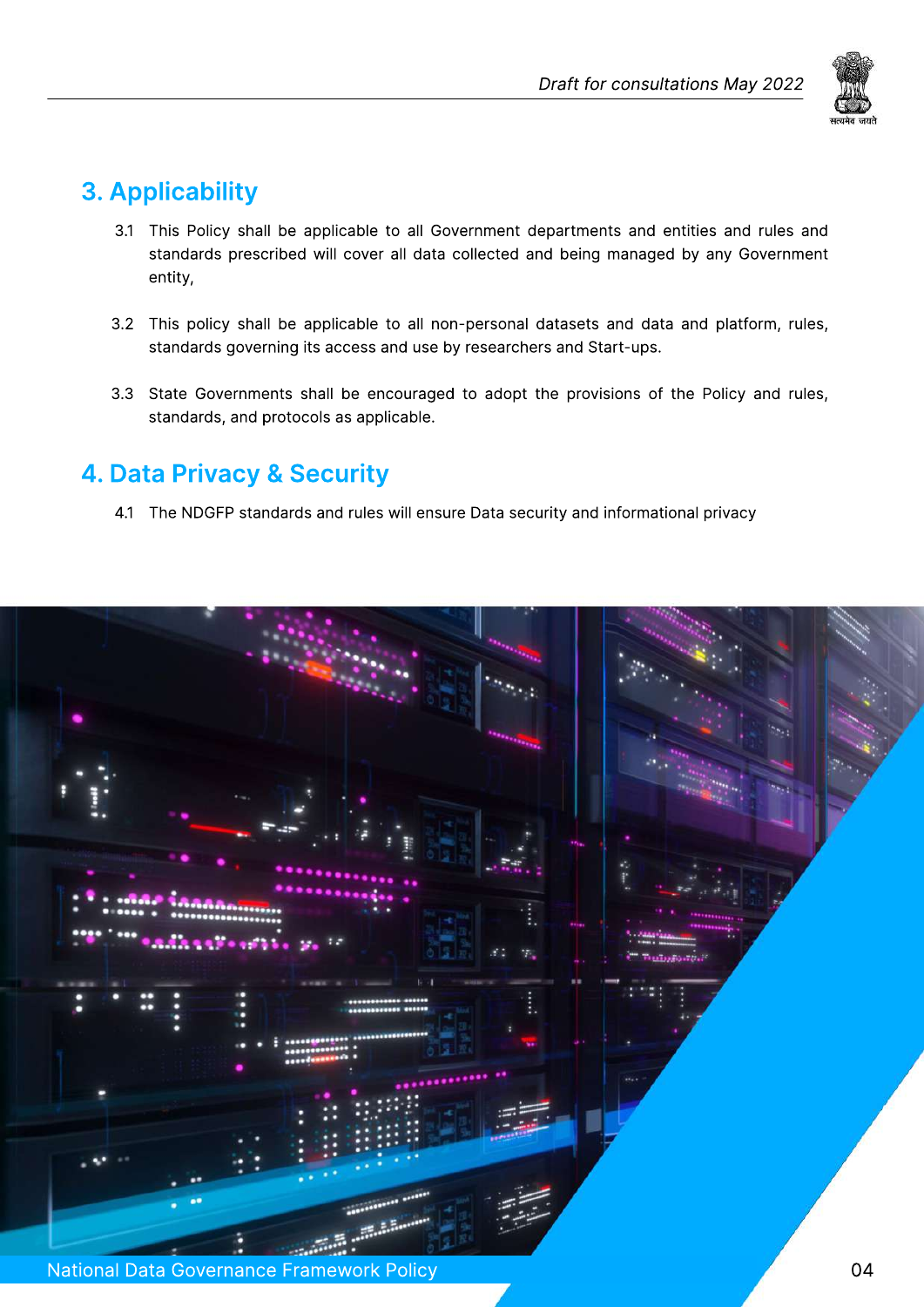

## **5. Institutional Framework 5. Institutional Framework**

- 5.1 An "India Data Management Office (IDMO)" shall be set up under the Digital India Corporation 5.1 An "India Data Management Office (IDMO)" shall be set up under the Digital India Corporation<br>DIC") under MeitY and shall be responsible for framing, managing and periodically reviewing)) and revising the Policy. The IDMO shall be responsible for developing rules, standards, and and revising the Policy. The IDMO shall be responsible for developing rules, standards, and guidelines under this Policy that shall be published periodically. guidelines under this Policy that shall be published periodically.
- The IDMO shall formulate all data/datasets/metadata rules, standards, and guidelines in 5.2 5.2 The IDMO shall formulate all data/datasets/metadata rules, standards, and guidelines in consultation with Ministries, State Governments, and industry. The IDMO shall conduct at least 2 semi-annual consultations and report carding for this purpose with representation from State Governments and industry. consultation with Ministries, State Governments, and industry. The IDMO shall conduct at<br>least 2 semi-annual consultations and report carding for this purpose with representation<br>from State Governments and industry.
- IDMO will design and manage the India Datasets platform that will process requests and 5.3 5.3 IDMO will design and manage the India Datasets platform that will process requests and provide access to the non-personal and/or anonymized datasets to Indian researchers and provide access to the non-personal and/or anonymized datasets to Indian researchers and Start-ups. Start-ups.
- The IDMO shall coordinate closely with line Ministries, State Governments, and other 5.4 5.4 The IDMO shall coordinate closely with line Ministries, State Governments, and other schematic programs to standardize data management by building up capacity and capabilities in each Ministry. Further it will accelerate inclusion of non-personal datasets housed with ministries and private companies into the India Datasets program schematic programs to standardize data management by building up capacity and capabilities<br>in each Ministry. Further it will accelerate inclusion of non-personal datasets housed with<br>ministries and private companies into t
- 5.5 The IDMO shall also encourage and foster the data and Al-based Research, start-up<br>eco-systems by working with the Digital India Start-up Hub (the erstwhile MSH). eco-systems by working with the Digital India Start-up Hub (the erstwhile MSH).
- Every Ministry/Department shall have Data Management Units ("DMUs") headed by a 5.6 5.6 Every Ministry/Department shall have Data Management Units ("DMUs") headed by a designated CDO who shall work closely with the IDMO for ensuring implementation of the<br>Policy. Policy.
- The IDMO shall be staffed at DIC by a dedicated government data management and analytics 5.7 5.7 The IDMO shall be staffed at DIC by a dedicated government data management and analytics unit unit
- State Governments also would be encouraged to designate/appoint State- Level Data 5.8 5.8 State Governments also would be encouraged to designate/appoint State-Officers and IDMO shall provide all assistance including training in this regard. Officers and IDMO shall provide all assistance including training in this regard.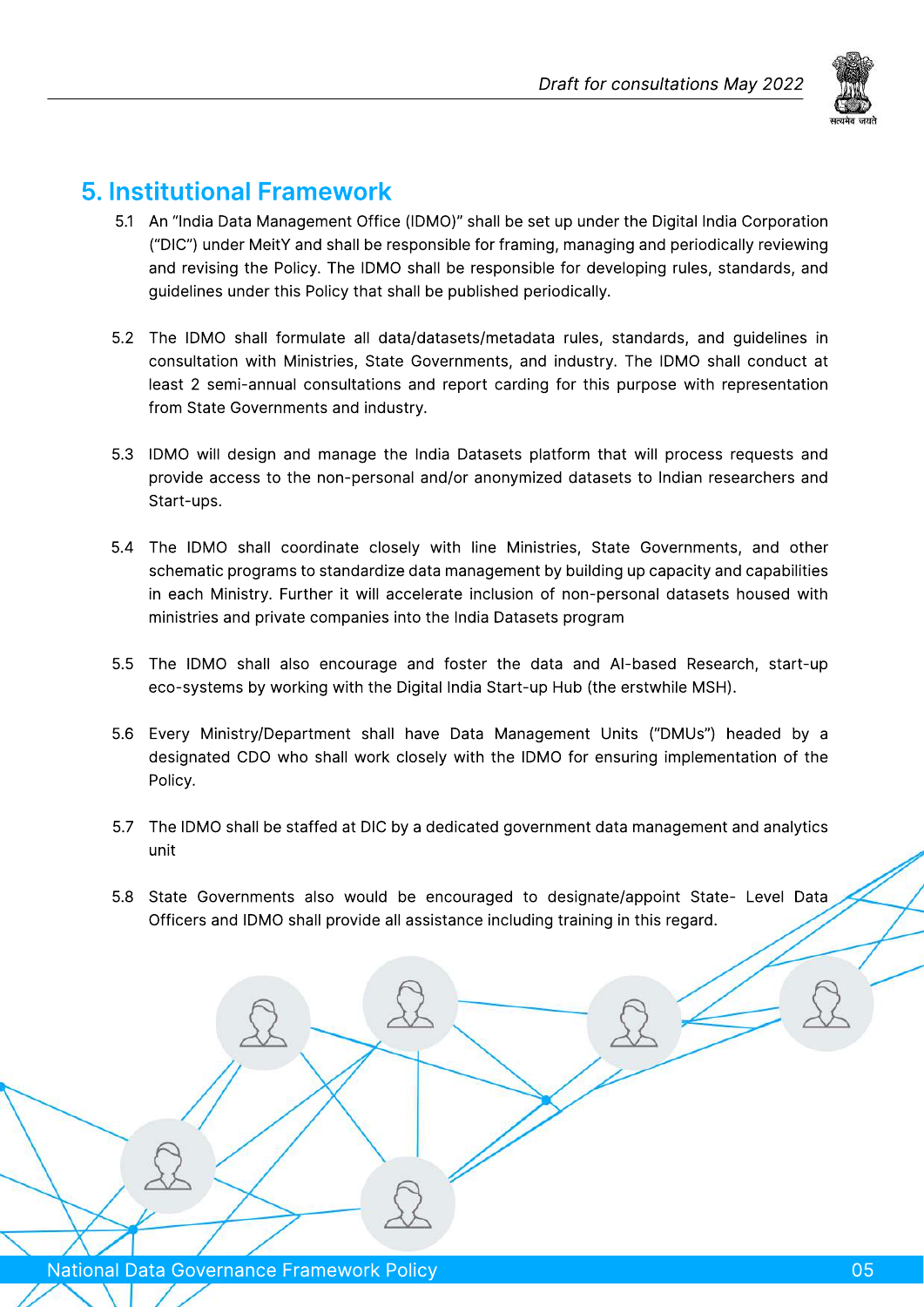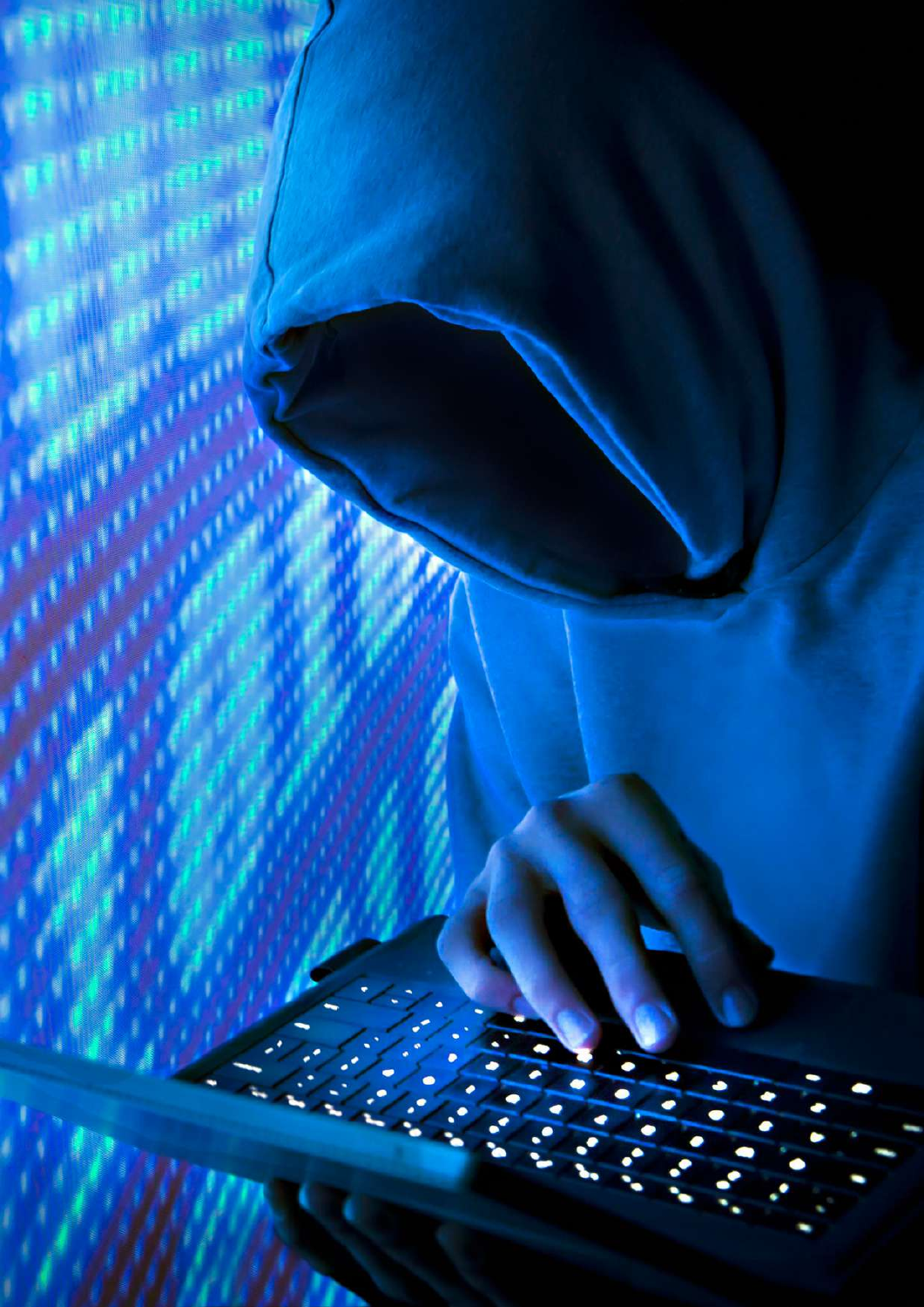

# **6. Role of India Data Management Office (IDMO) 6. Role of India Data Management Office (IDMO)**

- **Data Storage & Retention:** A comprehensive and evolving set of standards and rules would be 6.1 Data Storage & Retention: A comprehensive and evolving set of standards and rules would be developed and provided by IDMO, including on the cloud - to help Ministries/Departments developed and provided by IDMO, including on the cloud - to help Ministries/Departments define their data storage and retention framework. define their data storage and retention framework. 6.1
- **Government-to-Government Data Access:** Standard mechanism for inter-government data access shall be developed by the IDMO. All Government Ministries/ Departments shall create detailed, searchable data inventories with clear metadata and data dictionaries for government-to- government data access. 6.2 6.2 Government-to-Government Data Access: Standard mechanism for inter-government data access shall be developed by the IDMO. All Government Ministries/ Departments shall create detailed, searchable data inventories with c
- **India Datasets Program:** IDMO will enable and build the India Datasets program, which will consist of Non-personal and anonymized datasets from the Government entities that have collected data from Indian citizens or those in India. Private entities will be encouraged to share such data. 6.3 6.3 India Datasets Program: IDMO will enable and build the India Datasets program, which will consist of Non-personal and anonymized datasets from the Government entities that have collected data from Indian citizens or th
- **Identification of Datasets:** The IDMO shall prescribe rules and standards including Anonymization standards for all entities (Govt and private) that deal with data that will cause every Government Ministry / Department / Organisation to identify and classify available datasets and build a vibrant, diverse and large base of datasets for research and innovation. Private companies can also create Datasets and contribute to India Datasets program 6.4 6.4 **Identification of Datasets:** The IDMO shall prescribe rules and standards including Anonymization standards for all entities (Govt and private) that deal with data that will cause every Government Ministry / Departmen
- 6.5 **Data Anonymisation:** IDMO will set and publish Data anonymization standards and rules to<br>ensure informational privacy is maintained ensure informational privacy is maintained 6.5
- **Data Quality & Meta-Data Standards:** IDMO shall finalise meta-data and data standards that 6.6 Data Quality & Meta-Data Standards: IDMO shall finalise meta-data and data standards that cut across sectors. The IDMO shall oversee the publishing of and compliance to domain-specific meta-data and data quality standards by line Ministries/Departments. These standards will be finalized in consultation with ministries and CDOs 6.6 cut across sectors. The IDMO shall oversee the publishing of and compliance to<br>domain-specific meta-data and data quality standards by line Ministries/Departments. These<br>standards will be finalized in consultat
- **Datasets access Platforms:** The IDMO shall design, operate and manage the Datasets Access 6.7 **Datasets access Platforms:** The IDMO shall design, operate and manage the Datasets Access<br>platform for whole of Government. All datasets in the India Datasets program can only be accessed through this and any other IDMO designated and authorized platforms. accessed through this and any other IDMO designated and authorized platforms. 6.7
- **Datasets Access and availability**: The IDMO shall notify protocols for sharing of non-personal datasets while ensuring privacy, security and trust. The IDMO will notify rules to provide data on priority/ exclusively to Indian/ India based requesting entities. The IDMO will also judge the genuineness and validity of data usage requests, for datasets other than those already made available on Open Data portal. available on Open Data portal. 6.8 6.8 **Datasets Access and availability**: The IDMO shall notify protocols for sharing of non-personal datasets while ensuring privacy, security and trust. The IDMO will notify rules to provide data on priority/ exclusively t
- **Limits to Data Requests:** The IDMO will retain the rights to decide whether requesting entities may be allowed access to full databases/ datasets or combinations thereof, for their use cases 6.9 6.9 Limits to Data Requests: The IDMO will retain the rights to decide whether requesting entities may be allowed access to full databases/ datasets or combinations thereof, for their use cases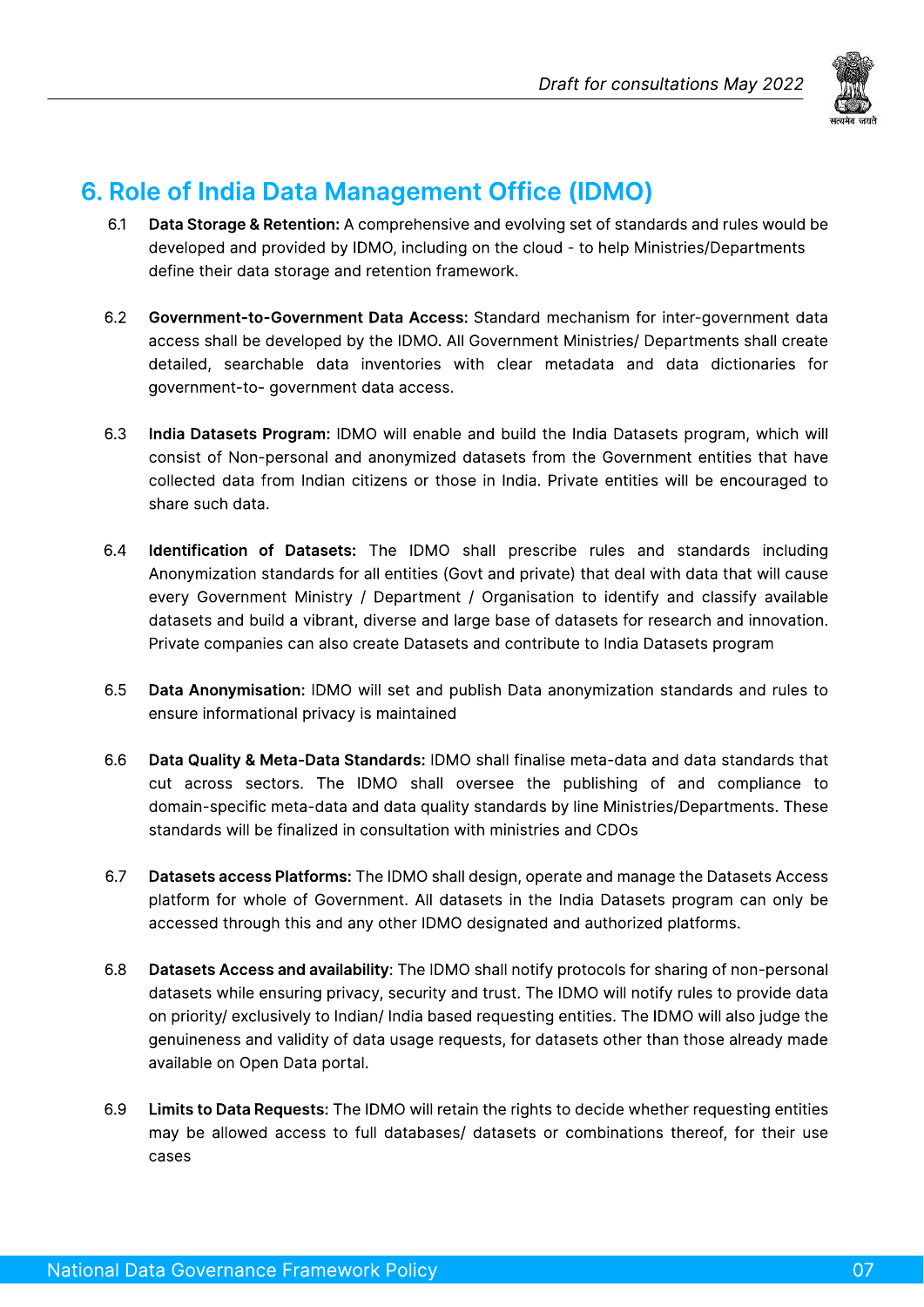

- 6.10 **Usage Rights**: The IDMO may ensure that data usage rights along with permissioned purposes<br>to be with the Data Principal. to be with the Data Principal. 6.10
- 6.11 **Disclosure Norms:** IDMO will formulate disclosure norms for data collected/ stored/ shared<br>and accessed over a certain threshold. and accessed over a certain threshold. 6.11
- **Capacity & Skill Building**: The IDMO shall support holistic and comprehensive capacity building initiatives for officials in all government agencies to build data and digital literacy, knowledge, and skills. The IDMO shall also assist in setting up DMUs in Ministries and Departments to create dedicated capacity for data management. Departments to create dedicated capacity for data management. 6.12 6.12 Capacity & Skill Building: The IDMO shall support holistic and comprehensive capacity<br>building initiatives for officials in all government agencies to build data and digital literacy,<br>knowledge, and skills. The IDMO
- **Ethical and Fair Use of Data:** The IDMO shall define the principles for ethical and fair use of 6.13 **Ethical and Fair Use of Data:** The IDMO shall define the principles for ethical and fair use of data shared beyond the government ecosystem. data shared beyond the government ecosystem. 6.13
- **Redressal Mechanism**: The IDMO shall institute a mechanism for citizens to request datasets, ,6.14 **Redressal Mechanism**: The IDMO shall institute a mechanism for citizens to request datasets<br>register grievances and establish responsibility of DMUs under the IDMO to respond in a timely manner, to facilitate transparent and accountable data sharing ecosystem. timely manner, to facilitate transparent and accountable data sharing ecosystem. 6.14
- **Policy Monitoring & Enforcement**: The IDMO will be responsible for the implementation and 6.15 **Policy Monitoring & Enforcement:** The IDMO will be responsible for the implementation and enforcement of the NDGFP and rules and standards issued from time to time. enforcement of the NDGFP and rules and standards issued from time to time. 6.15
- **Awareness Building:** The IDMO shall ensure adequate awareness building by sharing SOPs, 6.16 **Awareness Building:** The IDMO shall ensure adequate awareness building by sharing SOPs, FAQs, Operating Manuals and shall also ensure appropriate branding for quick adoption of the FAQs, Operating Manuals and shall also ensure appropriate branding for quick adoption of the Policy. Policy. 6.16
- **Implementation Manual**: The detailed implementation guidelines including the data sharing 6.17 **Implementation Manual**: The detailed implementation guidelines including the data sharing<br>toolkit, operational manuals, mechanisms for data anonymization and privacy shall be brought out by the IDMO. out by the IDMO. 6.17
- **User Charges:** The IDMO may decide to charge User charges/ Fees for its maintenance/ 6.18 **User Charges:** The IDMO may decide to charge User charges/ Fees for its maintenance/ services. services. 6.18

#### **7. Conclusion 7. Conclusion**

The NDGFP is the first building block step of the Digital Government Architecture that in turn will accelerate Digital Governance to maximize data-driven governance. The NDGFP shall provide greater scope for better, more informed decision making, enhanced program/scheme evaluation and more efficient service delivery. NDGFP will also serve to catalyse the Data and AI start-up and innovation Ecosystem by helping create and access to anonymized and non-personal data sets that innovation Ecosystem by helping create and access to anonymized and non-personal data sets that will in turn spur research, innovation and growth of the Indian Data and AI based research and will in turn spur research, innovation and growth of the Indian Data and Al based research and startup Ecosystem. startup Ecosystem. The NDGFP is the first building block step of the Digital Government Architecture that in turn will<br>accelerate Digital Governance to maximize data-driven governance. The NDGFP shall provide<br>greater scope for better, more i